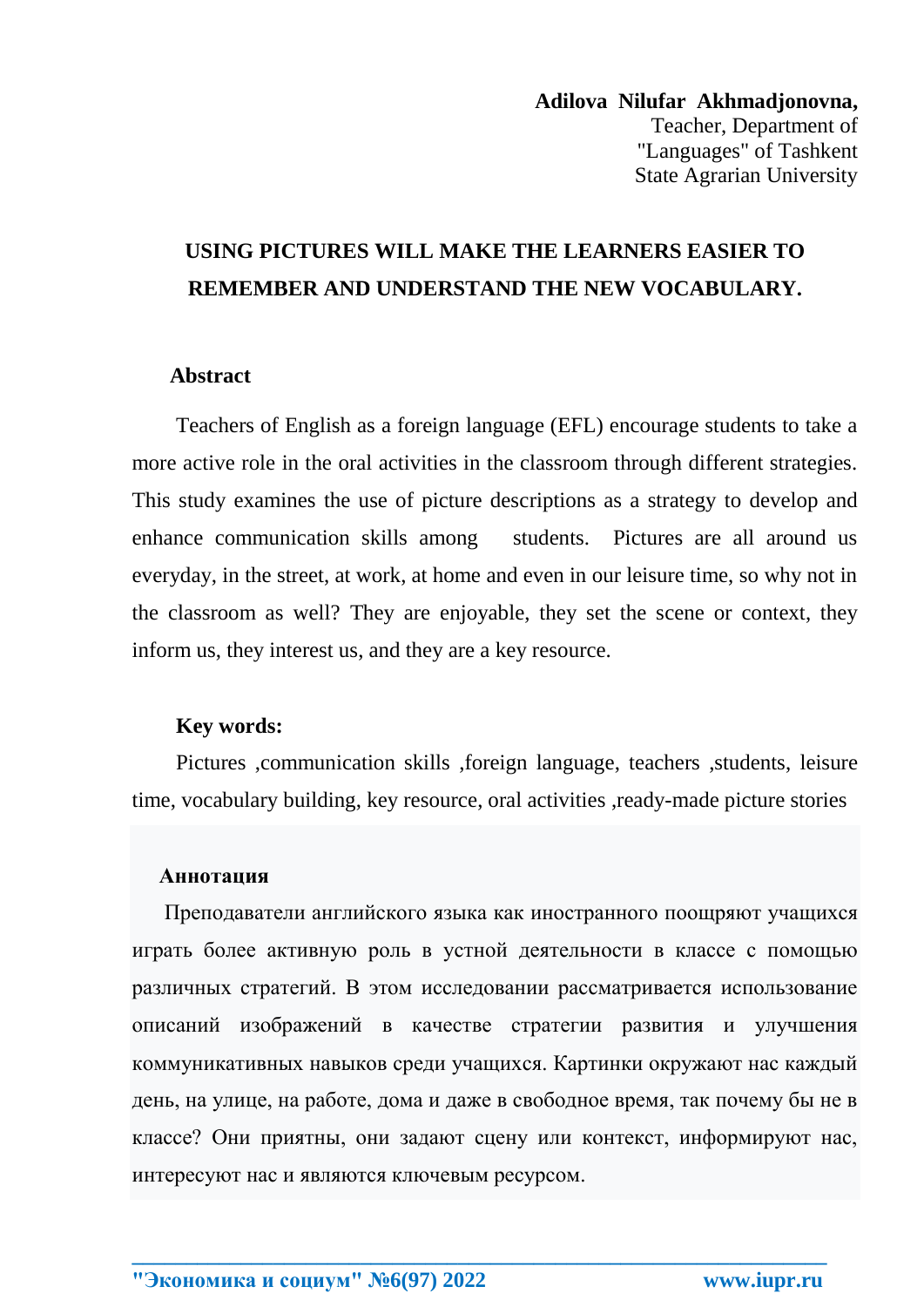## **Ключевые слова:**

 Картинки, коммуникативные навыки, иностранный язык, учителя, ученики, свободное время, пополнение словарного запаса, ключевой ресурс, устная деятельность, готовые рассказы с картинками

## **Izoh**

Chet tilini ikkinchi til sifatida o'rgatuvchi ingliz tili o'qituvchilari turli strategiyalar orqali talabalarni sinfdagi og'zaki faoliyatda faolroq rol o'ynashga undaydilar. Ushbu tadqiqot o'quvchilar o'rtasida muloqot ko'nikmalarini rivojlantirish va yaxshilash strategiyasi sifatida rasm tavsiflaridan foydalanishni o'rganadi. Rasmlar har kuni atrofimizda, ko'chada, ishda, uyda va hatto bo'sh vaqtimizda, shuning uchun nima uchun auditoriyada ham bo'lmasligi kerak ? Ular o'ziga qaratuvchi, ular biror bir sahna ko'rinishini yoki kontekstni o'z ichiga oladilar, bizga ma'lumot beradilar, bizni qiziqtiradilar va ular asosiy manba hisoblanadilar.

# **Kalit so'zlar:**

 Rasmlar, muloqot qobiliyatlari, chet tili, o'qituvchilar, talabalar, bo'sh vaqt, lug'atni rivojlantirish, asosiy manba, og'zaki faoliyat, tayyor rasmli hikoyalar

 Picture stories are often neglected or used in a very predictable way in the classroom, usually as a starting point for a narrative speaking and ultimately writing activity, but they can also be of key importance in the communicative and interactive classroom. In classroom, besides teacher and student, to have a good lesson, we have to help of teaching aids. It is really amazing tool to help enhance students learning nowadays, with a high technology, students can have an active lesson. However, chalk board using picture to teach English for children may be useful. Pictures are inexpensive, even be free. Finding pictures is very simple and does not take a lot of time. Pictures come from many sources: magazines, newspapers, posters, search engines, to name a few. Since many pictures are available from so many sources, it takes very little time for teachers to choose and prepare the lesson. Furthermore, Picture can be kept for long time generations to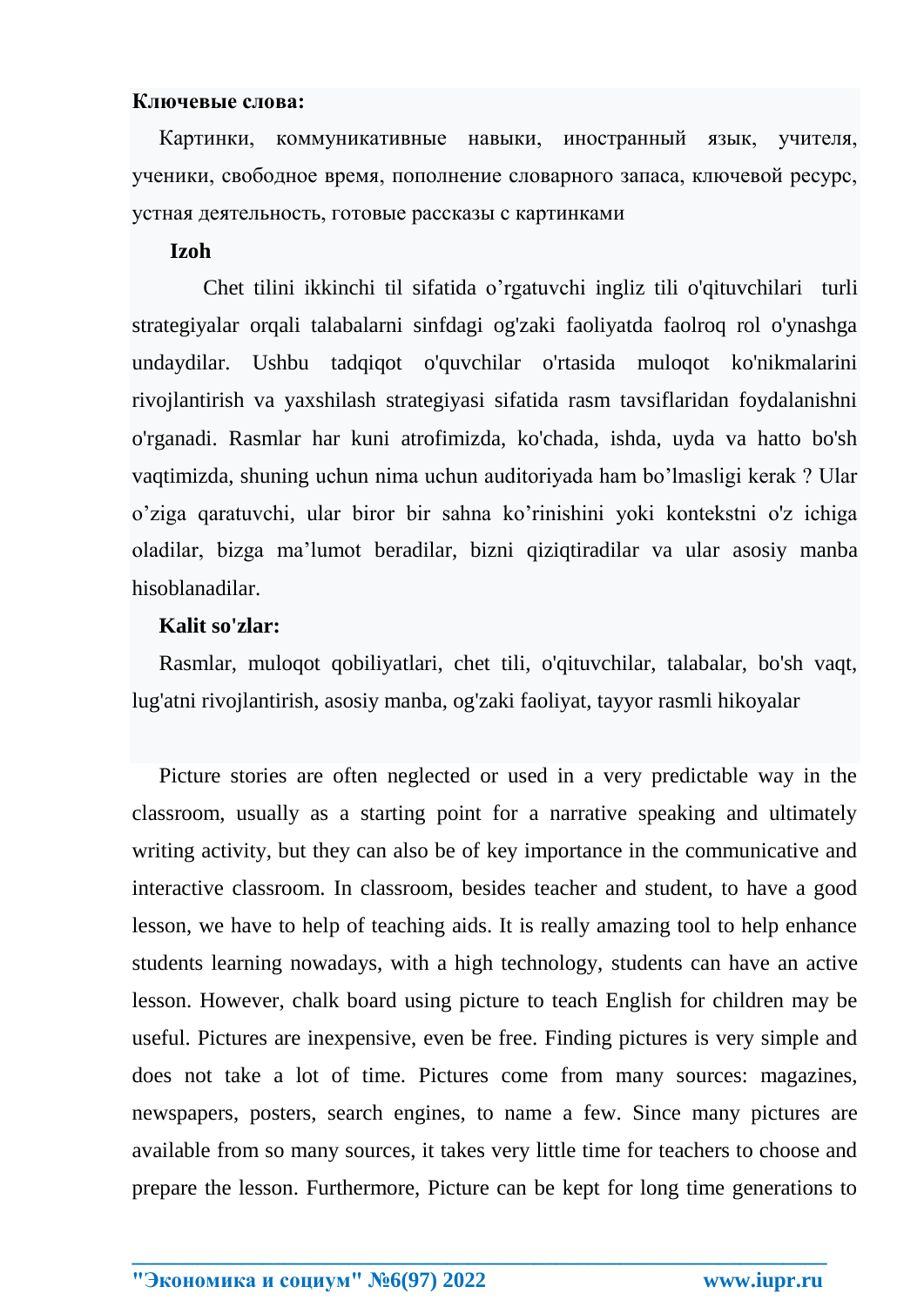generations. Pictures can stimulate and motivate students to be come more express themselves. They can be used in warm-up activities by picture related to the main idea of the lesson, guess the content of lesson. Pictures can be use individual or group to introduction, summarize at unit and enriched reading and can help clarify misunderstanding. The findings of the study suggest that the students' communication skills increased as result of integrating picture descriptions in classroom activities, which in turn enhanced the students' overall participation.

Picture can use in teach skill. In Vocabulary Building or Review, teacher can explain the vocabulary by picture to students understand easily. It means that using picture will make the children easier to remember and understand the new vocabulary that they get. In Listening, The teacher then asks the students to draw a picture according to what they hear. An alternative would be to ask two students to draw on the board. In Reading, students can arrange pictures follow the content of the text. In Speaking, The teacher asks a few students to look at their own pictures and retell the story.

In Writing, when teacher required students write a story, teacher can give some picture relate to content of stories to students can imagine. Black board is also main tool in teaching. Board is where teacher give information of lesson. Chalkboard is a screen that students can see pictures and play games such as guessing words, slap the board, hang man. A chalkboard can be a stage; it can be used to perform dancing and singing. There is my idea in using picture and chalkboard in teaching. Depending on the goals of the lesson, a teacher can manipulate the use of pictures and chalkboard in many different ways. For these reasons, they do play a vital role in teaching and should never be forgotten.

**The use of pictures:** As well as enjoying pictures they also form a key resource for accessing the different learning styles that each student has. Using pictures really appeals to visual learners who may suffer in a speaking and listening based classroom. They also offer an opportunity for movement and a multi-dimensional perspective which will reach our kinesthetic learners.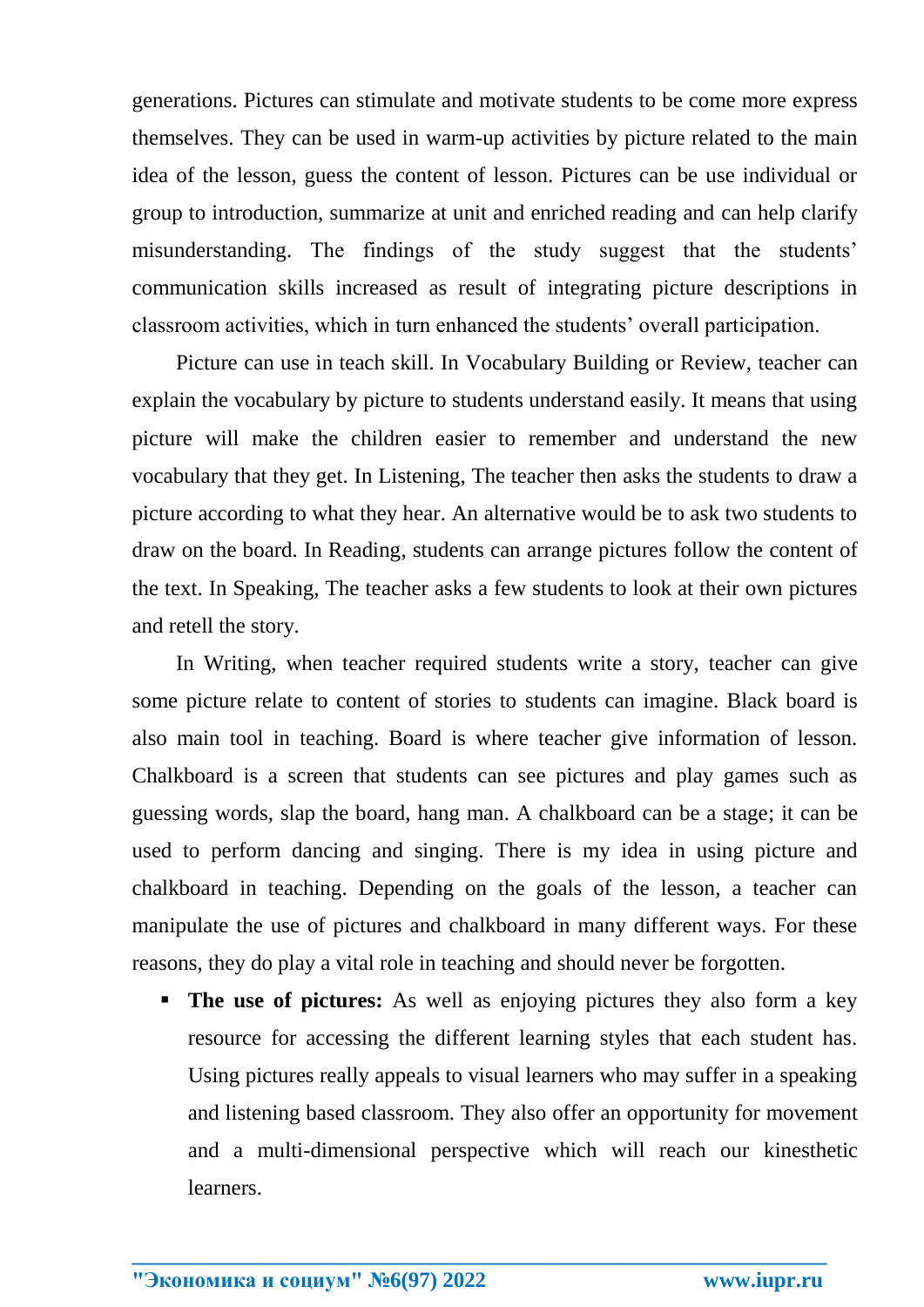- **Digital photos:** Now that digital technology has become widespread and accessible to all, digital photos taken by either the students or the teacher are particularly useful for picture stories. Not only can the students then be involved in making their story but they could also use technology to manipulate them, changing colours, styles or sequences and deleting what they don't want or need.
- **Internet:** The internet is a fantastic source of pictures and can be found related to any topic through major search engines. This adds the bonus of being right up to date, perhaps the latest film or cartoon characters or the students' favourite football players.
- **Magazines and newspapers:** These provide a constant supply of topical pictures in a wide range of styles, colour, black and white, photographs and stylized images to name but a few. There are also ready-made picture stories in the form of cartoon strips and comics which could be used, perhaps after deleting any text which appears.
- **Drawing:** For those more artistic teachers and students among us there remains the option of drawing our own picture stories. If you feel you need more support however, there are pictures and picture stories in the English language course books that we are currently using which we can adapt.
- **Pocket pictures:** Last but not least, let's not underestimate the power of sketches or stick men on little pieces of paper or sticky-backed notelets! They are accessible, fun and add another dimension to the usual class.
- **What I do with a picture story:** As well as the well-known and loved written narrative based on a picture story, which enables students to practice their past tenses and linking words, there are many ways we can use picture stories to encourage our students to develop their spoken communication skills.
- **Conclusion:** As they say "a picture speaks a thousand words" and what more could we want from a resource in our English speaking classrooms? Pictures really help to reduce preparation time. Sets of pictures can be re-